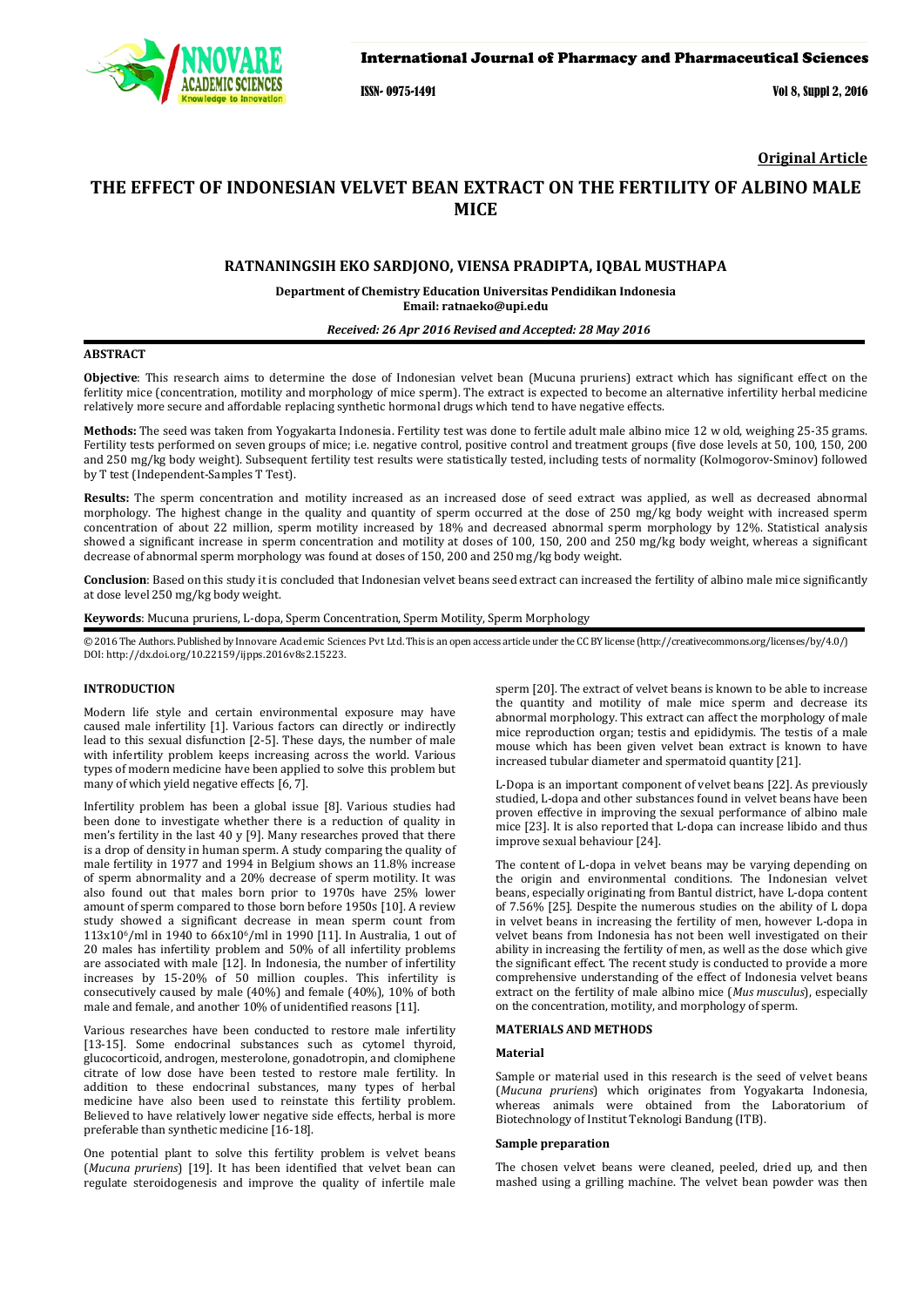extracted using the maceration method (3 x 24 h) with water and ethanol (1:1) as the solvent and citric acid added until the pH reached 3 in room temperature. Every 24 h, the samples were filtered and remacerated. The addition of citric acid was done to increase the solubility of the main compound in velvet bean, L-dopa. The solvent in the velvet bean macerate was then evaporated using the rotary vacuum evaporator. The evaporated macerate was then dried up using the freeze dryer, resulting brown-black dry velvet bean extract in 1.58%.

# **Determining the level of L-dopa**

The percentage of L-dopa identified uses high-performance liquid chromatography (HPLC) analysis [26]. This step started with making a standard solution of L-dopa with concentrations 25, 50, 75, 100 and 125 ppm. The velvet bean extract was tested using HPLC with a testing parameter of  $\lambda$  = 280 nm, speed flow 1 ml/minute and solvent ratio of  $H_2O$ : Methanol:  $H_3PO_4$ , that is 97:20:1 [27].

### **Animal treatments**

In this study, 45 male mice (12 w old) weighing about 25-30 g were used for the investigation. The mice were acclimatized to an average temperature of 23-29  $\degree$ C for seven days so that these tested animals could adapt themselves to their new environment during the treatment. They were grouped into cages of 30x20x12 cm<sup>3</sup> based on treatment with the five mice per cage. During the acclimatization period, these animals were fed following PC551 standard and water *ad libitum*.

All the animals were divided into seven groups of five each and treated as follows. Group I: negative control; group II: positive control (L-dopa treatments, 50 mg/kg), group III-VI: administration of velvet beans extract (50, 100, 150, 200, 250 mg/kg). Velvet beans extract was administered for 30 d, through oral intake, once per morning. Each mouse of treatment group received certain doses of velvet beans extract whereas that in the positive control group was given pure Ldopa of dose 50 mg/kg body weight. The amount of velvet beans extract given was 0.3 ml/day for each concentration.

### **Assesments the sperm concentration [28]**

Neck-dislocated died mice were located on a tray for surgery. Their cauda epididymis was isolated using phosfate buffered saline (PBS). Sperm liquid was emptied from cauda epididymis by a syringe before it was dissolved with 2 ml PBS until it became homogenous.

Sperm suspension was emptied by a leukocyte pipet until 1.0. The sperm suspension containing pipet was the dissolved by PBS until 1.1 before it was well shaked. The calculation of sperm concentration

used haemocytometer improved neubauer before it was observed by a microscope of 400x magnifications. The calculation was conducted for five boxes of counting chamber (a total of 25 boxes) for each sample, prior to average calculation. The result of calculation is the sperm concentration in 10 –5 ml sperm suspension (sperm concentration/ml = 25/5 x dillution x sperm count average)/mm3 ).

#### **Assessment the motility of the sperm [28]**

Sperm motility was observable from sperm suspension dropped on neubauer counting chamber observed by a microscope of 400x magnifications. Sperm motility is valued on the basis of percentage of good sperm motility, that is, the sperm which moves fast, straight forward and active.

# **Assesment the morphology of the sperm [28]**

Sperm morphology is observable with colouring eosin Y 1%. Sperm morphology testing was conducted by differentiating the shape of normal and abnormal sperm of 100 sperms observed before it was made into a percentage. Abnormal sperm includes abnormality such as broken, detached and thin head; broken, crooked and droplet cytoplasm middle part; or broken, crooked and coil tail. The observation used a microscope of 400x magnifications.

#### **Analysis of the data**

Results are expressed as mean±SD for 5 animals per group. The normality of the data acquired was then tested using the test of normality (Kolmogorov-Sminov). Normally distributed data can be analysed using the T test (Independent-Samples T Test). The Software SPSS 20 was used for the analysis.

#### **RESULTS**

#### **The level of L-dopa**

The chromatogram of HPLC indicates that the peak standard L-dopa appears at the retention time (RT) of 3.44. The seed extract chromatogram shows seven peaks at different retention period. Having been compared to standard calibration curve, the obtained data show that percentage of L-dopa in the Indonesian velvet bean extract was 13.9%.

# **The effect of the velvet bean extracts on sperm concentration, motility, and morphology**

Mice sperm concentration was observed on the 31st day after the application of velvet beans extract for 30 d. The result of this observation can be seen in table 1.

| <b>Treatments</b>                       | Mice sperm concentration $(x106/ml)$ |
|-----------------------------------------|--------------------------------------|
| Negative control                        | $34.8 \pm 3.19$                      |
| Positive control                        | $37.2 \pm 3.25$                      |
| Treatment group (50 mg/kg body weight)  | $39.4 \pm 4.00$                      |
| Treatment group (100 mg/kg body weight) | $41.9 \pm 1.43*$                     |
| Treatment group (150 mg/kg body weight) | $43.6 \pm 1.91*$                     |
| Treatment group (200 mg/kg body weight) | $49.5 \pm 1.22*$                     |
| Treatment group (250 mg/kg body weight) | $56.7 \pm 3.13*$                     |
|                                         |                                      |

**Table 1: The experimental results of mice sperm concentration**

\*) Significantly different from control (p<0,05)

### **Table 2: The experimental results of mice sperm motility**

| Mice groups $(n=5)$ | <b>Treatments</b>                       | Mice sperm motility $(\%)$ |
|---------------------|-----------------------------------------|----------------------------|
|                     | Negative control                        | $73.8 \pm 0.83$            |
| H                   | Positive control                        | $76.0 \pm 1.58$ *          |
| III                 | Treatment Group (50 mg/kg body weight)  | $77.2 \pm 1.92*$           |
| IV                  | Treatment Group (100 mg/kg body weight) | 78.4±2.07*                 |
| V                   | Treatment Group (150 mg/kg body weight) | $81.2 \pm 2.38*$           |
| VI                  | Treatment Group (200 mg/kg body weight) | $86.8 \pm 1.92*$           |
| <b>VII</b>          | Treatment Group (250 mg/kg body weight) | $91.0 \pm 1.58$ *          |

\*) Significantly different from control (p<0,05)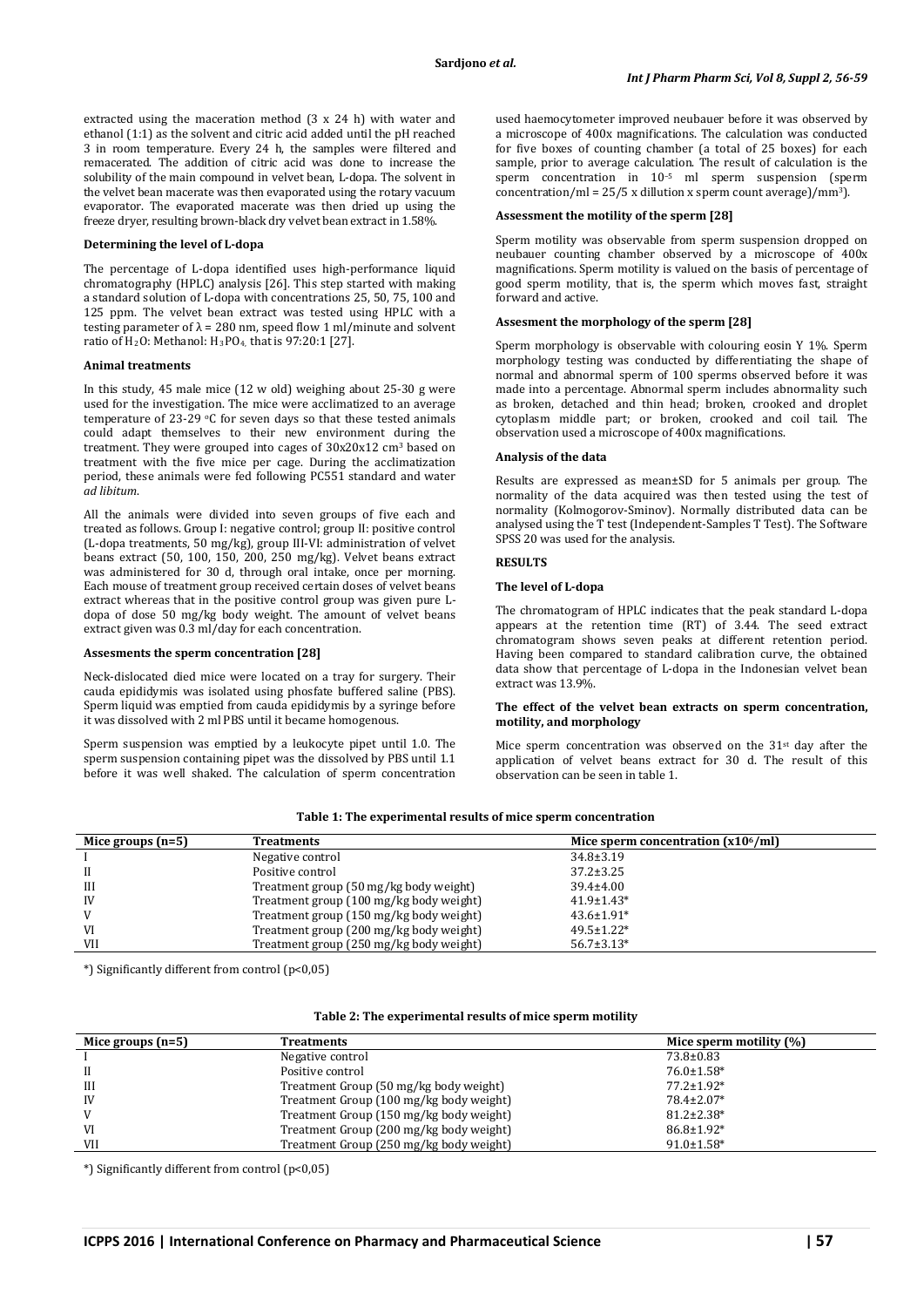| Mice groups $(n=5)$ | <b>Treatments</b>                       | Abnormal sperm morphology (%) |  |
|---------------------|-----------------------------------------|-------------------------------|--|
|                     | Negative control                        | $16.6 \pm 1.81$               |  |
|                     | Positive control                        | $16.2 \pm 1.64$               |  |
| III                 | Treatment Group (50 mg/kg body weight)  | $15.4 \pm 0.89$               |  |
| IV                  | Treatment Group (100 mg/kg body weight) | $13.0 \pm 3.31$               |  |
| V                   | Treatment Group (150 mg/kg body weight) | $11.0 \pm 1.22*$              |  |
| VI                  | Treatment Group (200 mg/kg body weight) | $8.60 \pm 0.89*$              |  |
| <b>VII</b>          | Treatment Group (250 mg/kg body weight) | $4.60 \pm 1.34*$              |  |

**Table 3: The experimental results of mice sperm morphology**

\*) Significantly different from control (p<0,05)

Based on the data acquired, we can conclude that the velvet bean extract apparently succeeded in increasing the sperm concentration of the mice, in all dosage used in this research (50, 100, 150, 200 and 250 mg/kg). The smallest improvement happened on the 50 mg/kg dosage, while the largest improvement happened on the 250 mg/kg dosage. In general, it is observed that in the dosage range of 50-250 mg/kg, the sperm concentration and the dosage correlates positively.

The motility of the sperm was presented in table 2. Data show the use of Indonesian velvet beans extract can increase mice sperm motility in all doses.

The sperm morphology was presented in table 3.

# **DISCUSSION**

The experimental results showed the velvet bean extract apparently succeeded in increasing the sperm concentration of the mice, in all dosage used in this research (50, 100, 150, 200 and 250 mg/kg). Another interesting phenomena observed is that L-dopa was able to increase the sperm concentration of the mice, but a higher increase was observed in mice that were given the velvet bean extract. The concentration of L-dopa which was given to the positive control group was 50 mg/kg, equivalent to 1.75 mg, while based on the HPLC result showed that the concentration of L-dopa in the velvet bean extract in each dosage was equivalent to 0.22, 0.44, 0.88, 1.77 and 3.55 mg. This fact proved that the L-dopa contained in the velvet beans was not the only one that affected the sperm concentration of the mice.

The result of the normality test showed that the sperm concentration of the mice in all seven treatments has a larger significance value than the degree of freedom 0.05. Thus, H0 was accepted, which means that the data was normally distributed. Meanwhile, the result of the T-test (*Independent-Samples T Test*) showed that the average of sperm concentration of the positive control group and the treatment group with the 50 mg/kg dosage did not have a significant difference to the control group. However, the treatment groups that were given the 100, 150, 200, or 250 mg/kg dosage showed a significant difference from the control group.

The increase in sperm concentration indicated the success in spermatogenesis process. This process is heavily affected by gonadotrophine hormones, luteinizing hormone (LH) and folliclestimulating hormone (FSH). The hormones stimulate testis, sex organ in men. Both hormones are produced by the cells in the anterior pituitary, known as gonadotrophs. The secretion of these hormones is affected by GnRH (gonadotropin releasing hormone) that is secreted by the hypothalamus. Both hormones work on different part of the testis. LH works on leydig cells to control the secretion of testosterone, while FSH works on tubulus seminiferosa, especially on sertoli cells to improve spermatogenesis.

The velvet bean extract treatment also succeeded in increasing the motility of the sperm in all dosage given (50, 100, 150, 200 and 250 mg/kg). The lightest increase happened on the 50 mg/kg dosage, while the largest increase happened on the 250 mg/kg dosage, with the increase of about±18%. In general, it is observed that in the dosage range of 50-250 mg/kg, the motility of the sperm and the dosage is given correlates positively.

A living spermatozoa correlates highly to the motility of the sperm as being alive is an absolute requirement for spermatozoa to be able to produce energy and move. Semen of a mammal that has high fertility

is characterized with a high level of living spermatozoa with normal morphology. Good motility depends on many things, including the morphology of the spermatozoa.

The velvet has been extract treatment succeeded in reducing morphologically abnormal sperm in all dosage given (50, 100, 150, 200 and 250 mg/kg). The lightest reduction happened on the dosage 50 mg/kg, while the largest reduction happened on the dosage 250 mg/kg with a decrease of about±12%. In general, it is observed that in the dosage range of 50-250 mg/kg, the percentage of morphologically abnormal sperms and the dosage is given correlates negatively. The sperms suffered different kinds of abnormality, such as the coiled tail, curved tail, and loose head (fig. 1).



**Fig. 1: Normal and abnormal sperm (Magnified 400x)**

Sperm morphology depends on testosterone hormone secreted by Leydig cells. Disturbance in testosterone supply leads to dysfunction of the epididymis, in which spermatozoa grows [29]. Given the significant role of testosterone in spermatogenesis process, its limited supply will disturb this process and cause primary or spermatogenesis abnormalities such as over or undersized head, coiled tail, double tail and others [30].

The study shows that Indonesian velvet beans extract can increase sperm concentration and motility as well as reduce its abnormal morphology. This increase in sperm quality and quantity is inseparable from L-dopa component found in Indonesian velvet beans. This compound increase not only sexual activity but also hormones regulating spermatogenesis process such as FSH and LH.

L-dopa in human body is changed into dopamine by aromatic L-amino acid decarboxylase enzyme as a catalyst. As previously explored, psychological stress reduces dopamine and testosterone level. Increased dopamine in body can directly reduce psychological stress and stimulate brain to secrete hormone LH [31].

Increased sperm concentration and motility as well as decreased abnormal sperm morphology of mice occur because of L-dopa and other components contained in velvet beans extract which influence the secretion of testosterone. Secreted by Leydig cells, this hormone plays significantly in spermatogenesis process. The hormone belongs to steroid which is synthesized from cholesterol. The synthesis process of steroid and its derivatives is called steroidogenesis [32].

Sperm motility is an important aspect in fertilization/insemination process. A large amount of sperm is not sufficient for the insemination to take place successfully without being supported by good sperm motility. Having consumed L-dopa substance contained in velvet beans extract, the mice have increased sperm motility and level of dopamine in the brain. This dopamine stimulates the hypothalamus to secrete GnHR. Dopamine-stimulated hypothalamus increases the secretion of hormone LH and FSH [33]. Hormone FSH regulates